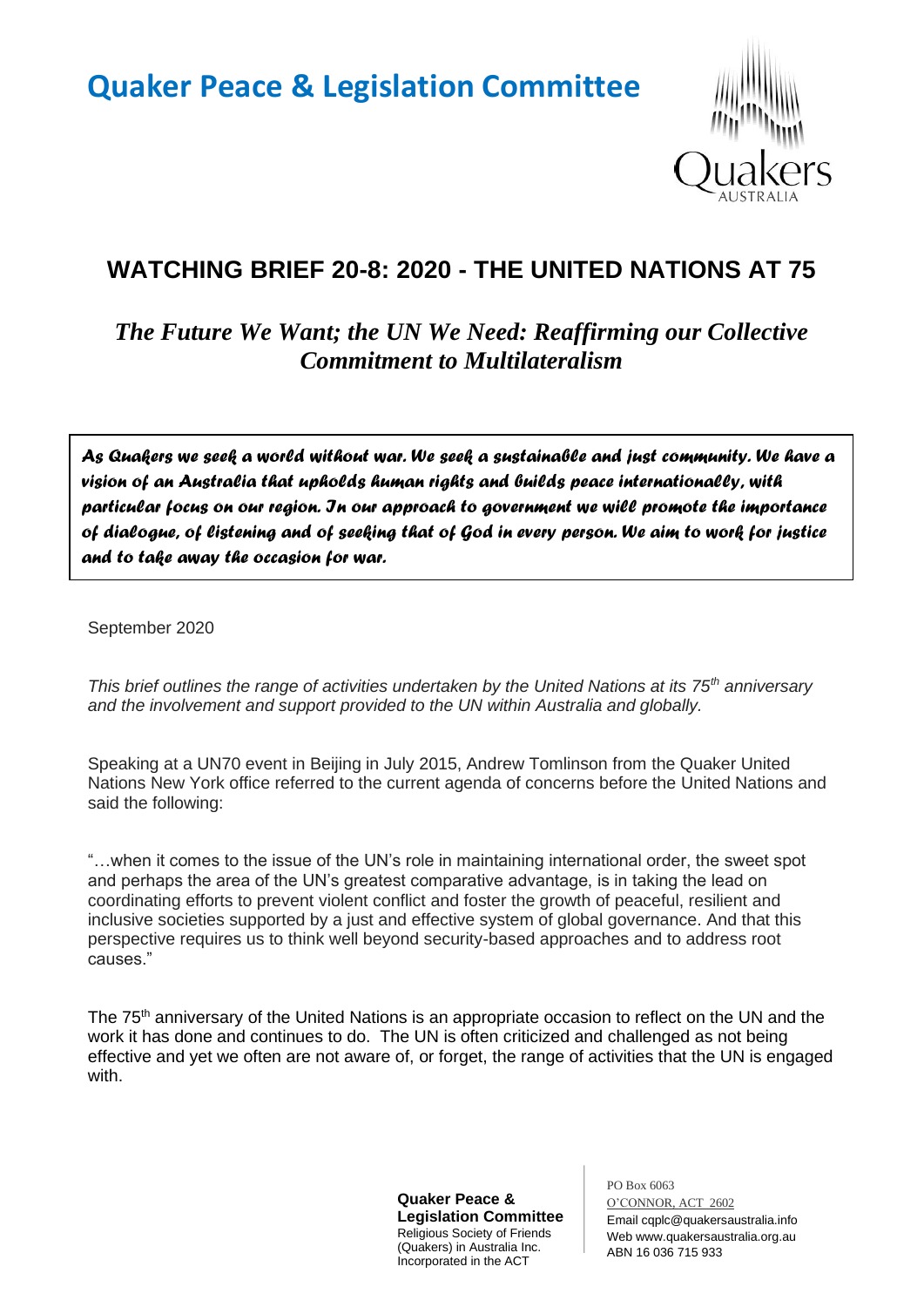### **Currently the UN is:**

- Leading the global response to COVID-19
- Providing food and assistance to 86.7 million people in 83 countries
- Supplying vaccines to 50% of the world's children, helping to save 3 million lives a year
- Assisting and protecting 82.5 million people fleeing war, famine and persecution
- Working with 196 countries to keep the global temperature rise below 2°C
- Keeping peace with 95,000 peacekeepers in 13 operations around the world
- Tackling the global water crisis affecting over 2.2 billion people
- Protecting and promoting human rights globally and through 80 treaties/declarations
- Coordinating USD\$28.8 billion appeal for the humanitarian needs of 108.8 million people
- Using diplomacy to prevent conflict and assist some 50 countries a year with their elections
- Helping over 2 million women a month overcome pregnancy and childbirth complications

### **Quakers and the UN:**

- Friends' testimonies aim to remove the reasons which are so often the underlying reasons for conflict. The Preamble to the Constitution of the UN Educational, Scientific and Organisation (UNESCO) states that 'since wars begin in the minds of people, it is in the minds of people that the defences of peace must be constructed' (pronouns updated). Much of what the UN does helps to remove the causes of conflict and build the foundations for sustainable peace.
- 'Friends' interest in, and engagement with, what a former director QUNO in Geneva, Duncan Wood, called 'building the institutions of peace' is at the root of current Quaker work at the UN' (Atwood, 2012:11).
- For nearly 50 years, the Quaker United Nations Office (QUNO) has been maintaining houses in both Geneva and New York.
- QPLC Watching Brief on QUNO (19-3, May 2019) is available on the Quaker Australia website at<https://www.quakersaustralia.info/QPLC>
- QUNO's areas of work include: peacebuilding and prevention of violent conflict, peace and disarmament, human impacts of climate change, human rights and refugees and sustainable and just economic systems.

### **Australian Friends and the UN:**

- David Atwood delivered the 2012 James Backhouse Lecture 'From the inside out: Observations on Quaker work at the United Nations'
- Several Friends have worked with QUNO, including through the young professional Programme Assistant positions<https://quno.org/opportunities>

### **Action to join the global conversation:**

- UN75 in 2020 is a year of dialogue within and across borders, sectors and generations.
- To hear from as many people as possible, the UN75 website includes a one minute survey, toolkits for dialogue, issue briefs, the UN Future Possibilities Report and up-to-date news and events:<https://www.un.org/en/un75>
- UN Youth Australia is a national youth-led organization that aims to educate and empower young Australians on global issues [https://unyouth.org.au/.](https://unyouth.org.au/) The 2021 Australian Youth Representative to the UN, Lucy Stronach (University of WA), was announced in September 2020. The topic of Ms Stronach's listening tour is 'What would Australia look like if young people were the key drivers of decision making'. More information on Lucy and the 2021 Listening Tour can be found here: [unyouth.org.au/ausyouthrep.](http://www.unyouth.org.au/ausyouthrep)
- Model UN programs take place in many high schools and universities in Australia. [https://www.youtube.com/watch?v=S6hufLEx\\_mI](https://www.youtube.com/watch?v=S6hufLEx_mI)